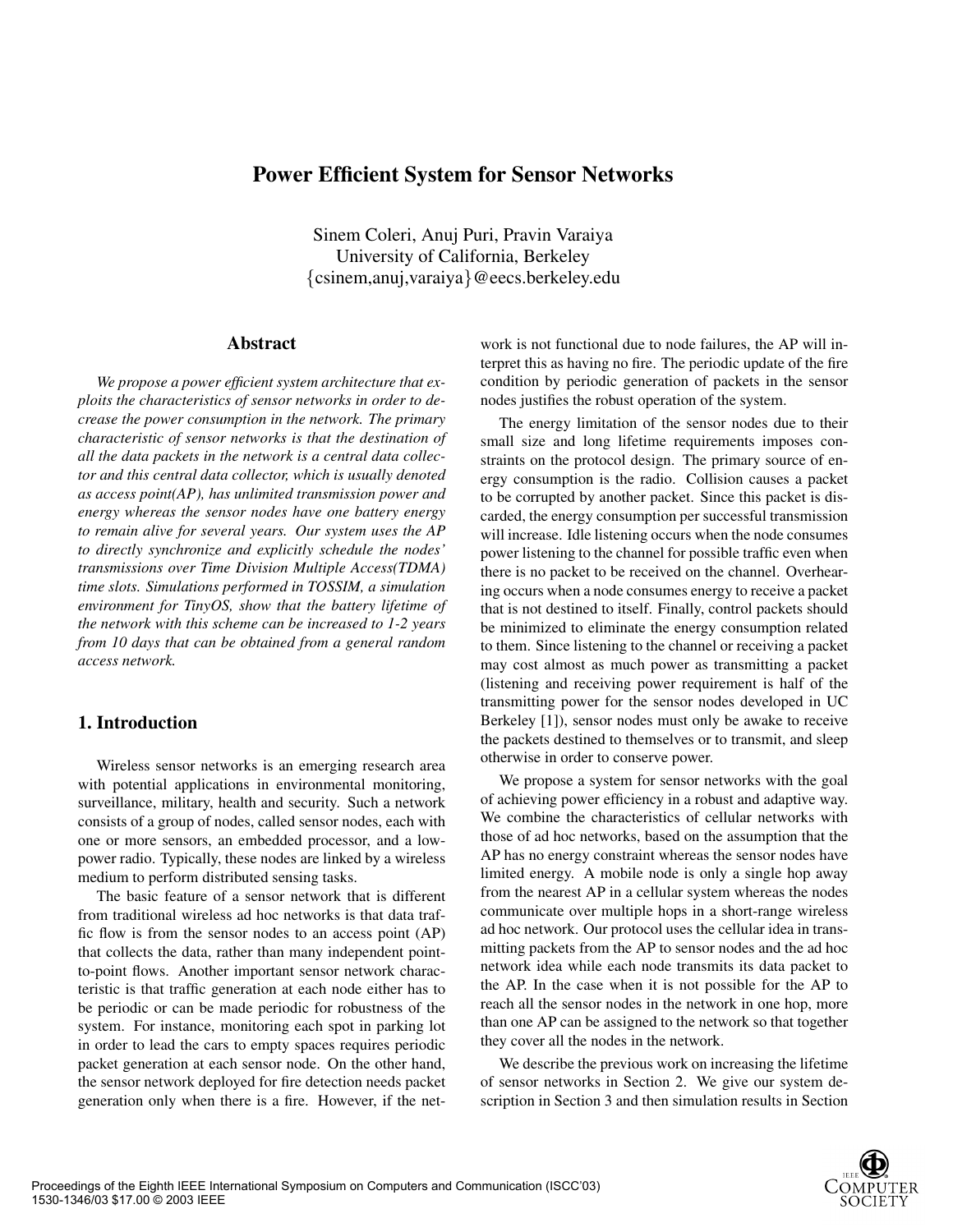4. We then conclude in Section 5.

## **2. Previous Work**

Current MAC protocols for sensor networks can be divided into contention-based and TDMA protocols. We start with the review of previously proposed contention-based protocols and then continue with TDMA-based protocols.

The first class of protocols are contention based protocols. Our protocol uses a version of contention based protocol in order to provide topology information to AP. The MAC protocols in this class that provide power efficiency are based on exploiting the absence of traffic in listening state by putting the radio in sleep mode. These protocols differ from each other according to the radio wake-up algorithm. In [2], a separate wake-up radio is used to power down the normal data radio as long as there is no packet transmission or reception, based on the assumption that the listen mode of the wake-up radio is ultra low power. If a neighbor node wants to transmit a packet, it first sends a wake-up beacon over a wake-up channel to trigger the power up of the normal radio and then sends the data packet over the data radio. This protocol is successful in avoiding overhearing and idle listening problems in the data radio, but it is unable to solve the collision problem. Moreover, the difference in the transmission range between data and wake-up radio may pose significant problems.

The protocol in [3], called S-MAC (sensor-MAC), prevents overhearing by in-channel signaling, using the RTS (Request To Send) and CTS (Clear To Send) packets as in IEEE 802.11 [4]. When an interfering node hears a RTS and/or CTS packet, it goes into sleep mode. This protocol avoids idle listening through periodic listen and sleep modes, the schedules of which are known by neighboring nodes. The problem with this protocol is that it uses RTS/CTS packets to avoid contention and extra synchronization packets, which increases the energy consumption through control packets.

STEM (Sparse Topology and Energy Management) [5] protocol trades energy savings for latency through listen/sleep modes as in [3] but by using a separate radio. When a node wants to send a packet, it polls the target node by sending wake-up messages over a paging channel. Upon receiving a wake-up message, the target node turns on its primary radio for regular data transmissions. The purpose of using a separate paging channel is to prevent polling messages from colliding with ongoing data transmissions. This scheme is effective only for scenarios where the network spend most of its time waiting for events to happen. Otherwise, the polling through a stream of wake-up messages, collisions and overhearing may cancel out the energy savings obtained by sleep modes.

The second class of MAC protocols are TDMA-based

protocols. The scheduling part of our protocol belongs to this class. The advantages of a TDMA based scheme are elimination of overhearing, collision and idle listening. However, the currently proposed TDMA protocols are based on performing TDMA scheduling in real communication clusters [6, 7]. The overhead of forming these clusters, and inter-cluster communication and interference may eliminate the efficiency of TDMA. Cluster problem can be solved by performing TDMA scheduling for all the nodes in the network by the usage of a simple high power AP.

These approaches all have the advantage of accommodating random access. However, they achieve power savings up to a factor of four, at a considerable increase in hardware or control complexity.

### **3. System Description**

Our system consists of access points and sensor nodes that are in the transmission range of at least one access point. Each access point (AP) is used to coordinate a fraction of sensor nodes. The access point is assumed to be able to reach all the sensor nodes in its network in one hop since it is supposed to have a lot of energy and transmission power. However, it can also decrease its transmission range so as to help the sensor nodes determine their next hop in their route to AP. The path from the sensor nodes to AP is over multiple hops since sensor nodes have limited energy in the tree topology mentioned in [14].

The hardware of the sensor nodes is assumed to support adjusting the transmission power, which already exists in UCB Mica motes [1]. The transmissions in our system are performed over three ranges. The longest transmission range belongs to the coordination packets of AP. The access point uses this range in order to reach all the sensor nodes in one hop and to directly control their transmissions. The shortest transmission range is used in the transmission of the data packets from sensor nodes to AP. This range must be chosen to be the lowest possible range that assures the connectivity of the network. The medium transmission range is used in the tree construction so as to learn the interferers of each sensor node, which are defined to be the nodes whose signal level too weak to be decoded but strong enough to interfere with another signal.

The sensor network belonging to a particular AP can operate in one of three phases: the topology learning phase, the topology collection phase, and the scheduling phase. During the topology learning phase, every node identifies its neighbors, interferers and parent in the tree containing AP as root and the shortest paths from each node to AP. In the topology collection phase, each node sends its neighbor, interferer, and parent information to AP so that AP has complete topology information at the end of this phase. During the scheduling phase, each node transmits according to the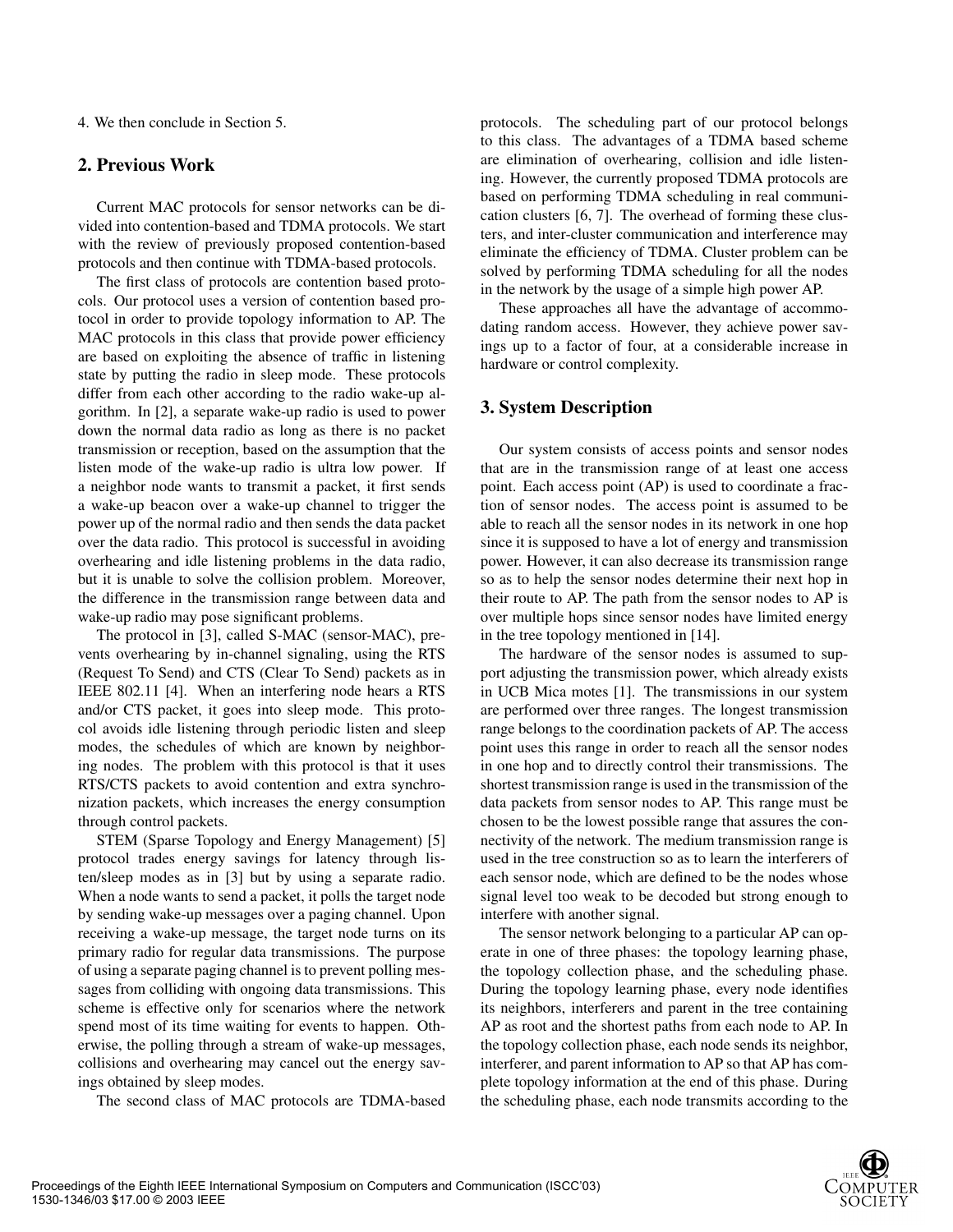schedule announced by AP at the beginning of the phase and sleeps during the slots that it is not transmitting or receiving any packet.

#### **3.1. Topology Learning Phase**

The topology learning phase is the phase during which each node identifies its interferers, neighbors and parent. The phase begins when the access node transmits a *topology learning* packet over the longest range in one hop to all sensor nodes that it is willing to coordinate. This packet includes the *current time* so that each node updates its time and synchronizes with each other and the *incoming packet time* so that every node will stop transmitting and listen for the next broadcast message of AP at this future time. Following this coordination packet, AP floods the *tree construction* packet over the medium range. This packet contains the *number of hops* field so as to avoid the loops that packets experience and to choose the parent node in the tree. At the end of this phase, each sensor node decides the parent to be the node over the smallest number of hops to AP, the neighbors and interferers as the nodes with the received signal level above and below some *interfering threshold* respectively.

In this phase, a random access scheme has to be used since no node has any topology information. The random access scheme and its parameters should be chosen so that the nodes learn about all of their neighbors and interferers with high probability so that scheduling phase can be successful. The nodes listen to the radio for a random amount of time before transmitting and then transmit if the channel is idle. We have added a random delay before carrier sensing in order to further reduce the number of collisions.

### **3.2. Topology Collection Phase**

The topology collection phase is the period at the end of which AP receives the complete topology information. The topology collection phase starts with the coordination packet of the AP named *topology collection* packet that is transmitted by the access point over the longest range at the time announced in the *incoming packet time* field of the *topology learning* packet. This packet contains *current time* field for synchronization and *incoming packet time* field for the next coordination packet broadcast time.

Following the coordination packet, each node transmits its *topology* packet containing its parent, neighbor, and interferer information to AP. Here again, CSMA scheme with some random delay before the transmission is used. However, this random access scheme alone is not expected to be successful since each collision will eliminate the topology information of at least 2 nodes. In this case, using implicit acknowledgement, which is the packet transmitted from the

parent of the node to the parent of its parent, can be used in detecting collisions and therefore retransmitting.

### **3.3. Scheduling Phase**

The scheduling phase is the phase during which each node is explicitly scheduled by AP based on the complete topology information obtained in topology collection phase. The scheduling frame is divided into time slots. We assume that the packet generated at each node has constant length and can be transmitted during one time slot. At the beginning of this phase, AP performs the scheduling of the sensor nodes in the network and announces the schedule of how all the traffic will be carried during the *scheduling frame* by broadcasting the *schedule* packet over the longest range. The schedule packet, includes the transmitter information corresponding to each time slot in addition to *current time* and *incoming packet time* fields. At the beginning of the scheduling frame, each node samples the sensor and generates one packet, which is then carried to AP according to the schedule.

For this phase, any scheduling algorithm that guarantees that the packets generated at each sensor node reach AP by the end of the phase will be appropriate. If the application requires real-time delay guarantee, then the algorithm given in [13] can be used to guarantee a delay proportional to the number of nodes in the network.

The system performance is expected to improve as the proportion of the number of scheduling phases to the total number of topology learning and collection phases increases. If the percentage of successfully scheduled nodes decreases below some threshold, which is pre-determined depending on the application, for the latest scheduling frames, the topology learning phase will follow the scheduling phase.

Our system can also deal with unsuccessful transmissions via redundancy instead of restarting topology learning phase. When the degree of redundancy is *n*, *n* nodes are placed in a specific area in place of a single node, which would be the case when there is no redundant node in the network. We call these *n* nodes a *redundancy group*. After the determination of redundancy groups, only one node from each redundancy group is scheduled in each scheduling phase. If one of the nodes is not able to send its topology information to AP during the topology update phase or the topology information of a node is not correct, one of its redundant nodes will be scheduled. Redundant nodes also increase the overall lifetime of the system by putting their radio in sleep mode when they are not scheduled.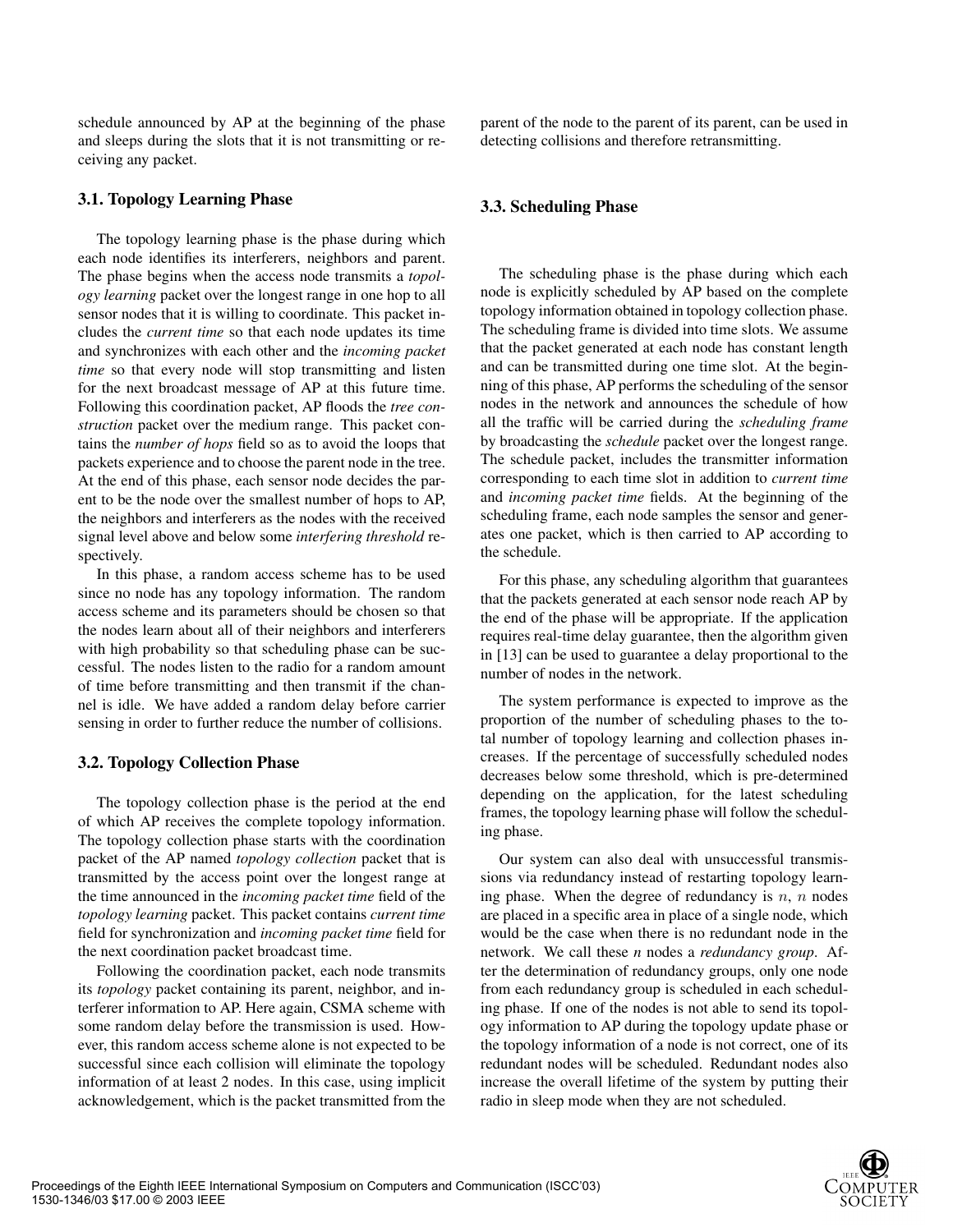## **4. Simulation**

The simulation environment is TOSSIM [8], a discrete event simulator for TinyOS [1], the operating system for the Berkeley sensor node. TinyOS and TOSSIM are not described here. The advantage of TOSSIM is that TOSSIM simulation compiles directly from the TinyOS code used to implement the protocol.

In the simulations the nodes are randomly distributed in a circular area of radius 100 units. The transmission rate is 50 kbps. The transmission range is chosen to be the minimum range providing connectivity [9, 10]. The results discussed below are averages of 10 Monte Carlo simulations. Variations around the averages are presented in [13].

The goal of the simulations is to perform a comparison of the power consumption of the best possible random access strategy and our power efficient system. The best possible random access strategy is obtained so as to guarantee a high percentage of the packets to reach AP by adjusting backoff and listening window sizes in CSMA. We then try to further increase the lifetime of the sensor network by adjustment of packet generation rates and redundancy level.

#### **4.1. Comparison of Power Consumption**

The operations requiring power in a sensor node are transmission and reception of a packet, listening to the channel, sampling, and running the microprocessor.

Power comparison of a random access scheme and our system is performed by estimating the lifetime of the sensor network with data rate 50 kbps. It is assumed that a clock interrupt is received every 1 msec and the sensor is sampled only once during one packet generation period, 30 sec. The lifetime calculation is performed based on the assumption that sensor nodes run on a pair of AA batteries, which can supply 2200 mAh at 3V. We get an estimate of the average lifetime without performing the actual lifetime estimate taking into account network connectivity as in [12]

Figure 1 gives the lifetime estimates for random access scheme and our system. The difference between these two schemes is observed to be significant. The lifetime of the network operating on random access is around ten days whereas that operating on our system is around two years. As the number of nodes increases, there is not much change in the lifetime of random access scheme whereas there is a decrease in the lifetime in our system.

To understand the reason for this drastic difference and the behavior of the plot with respect to the number of the nodes, the distribution of consumed power in a particular node among transmitting, receiving, listening, sampling, and clock interrupt handling is given in Figure 2.

As can be seen from the distribution of the energy, the primary cause of the huge difference in lifetime estimates



**Figure 1. Comparison of the average lifetime of a sensor network operating on random access scheme and our system for different number of nodes with packet generation period 30 sec and data rate 50kbps.**



**Figure 2. Distribution of power consumption in different tasks for random access scheme and our system with packet generation period 30 sec and data rate 50kbps.**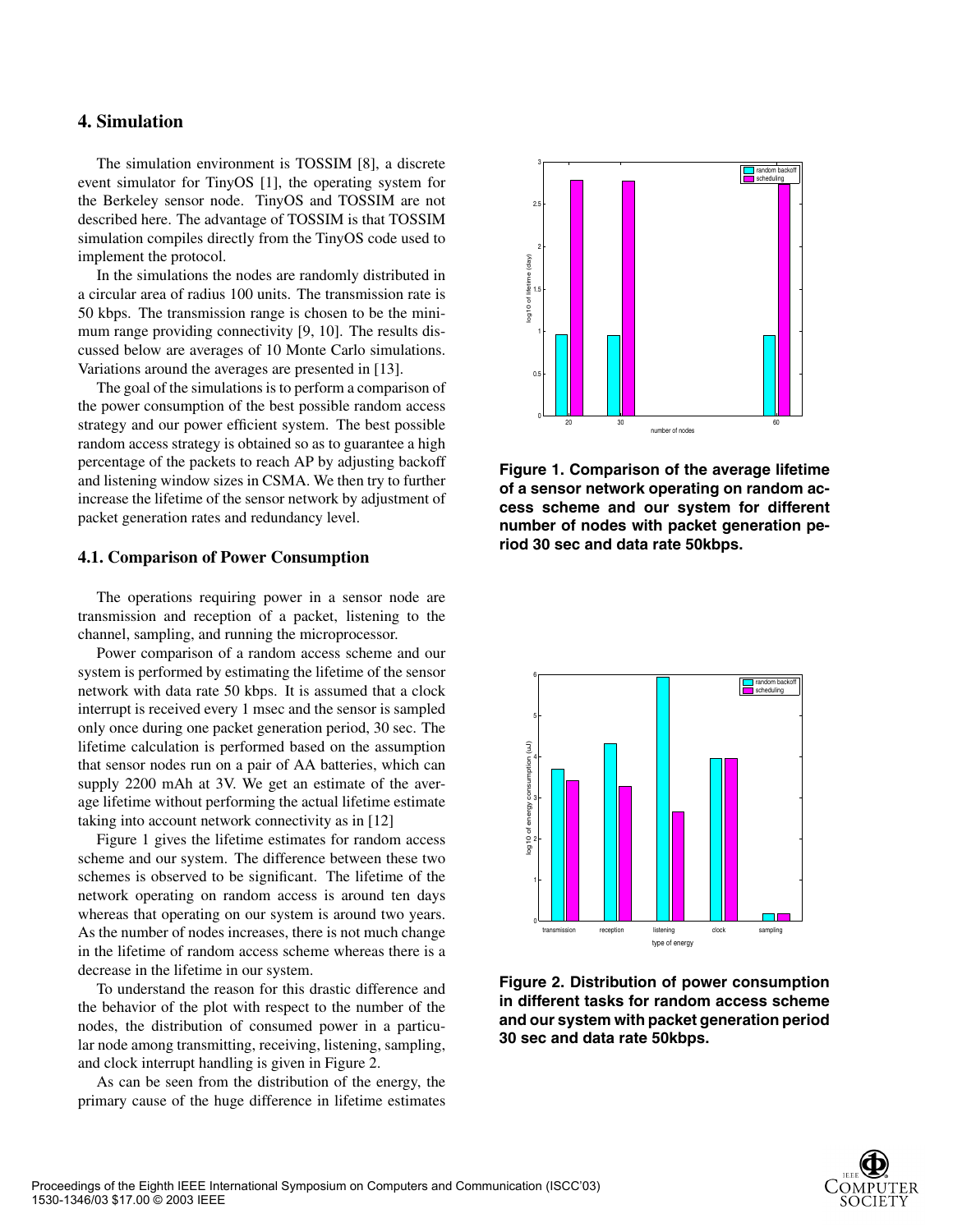is the energy consumed in listening. This was expected since listening power in receive mode is on the order of *mW* while it is on the order of  $\mu$ *W* in sleep mode. If the length of packet generation period increases, the difference is expected to increase even more since the time spent in listening to the channel increases.

Other reasons for the difference in lifetime estimates are the different amount of energy spent in transmission and reception. The average transmit energy difference results from the larger number of messages transmitted in the random access scheme. In random access scheme, retransmissions occur in case of collision whereas there is no retransmission in our system since every transmission is scheduled beforehand. The average receive energy difference results from the "overhearing effect". In random access scheme, when one node transmits a message, all the neighboring nodes receive this packet whereas only the parent of that node receives the packet in our system.

The reason for the almost constant lifetime of random access scheme with respect to the number of nodes is the dominating effect of listening energy. As the number of nodes increases, the additional burden on the nodes will be the increase in the number of packets transmitted and received. However, since this is only a small percentage of the consumed energy, the lifetime stays almost constant. For the scheduling scheme, the lifetime decreases as the number of nodes increases due to the increase in the number of received and transmitted messages.

Some applications may require sampling the sensors more than once between the packet generations to be able to detect events. For instance, sampling once every 30 sec may be good enough for the detection of the cars in a parking lot whereas sampling at 5-10 kHz is necessary for the detection of moving cars in traffic light application. Sampling at 5-10 kHz increases the energy consumed in sampling by a factor of 150000-30000 compared to the case of sampling once every 30 sec, which will cause the sampling energy to dominate as can be seen from the energy distribution graph in Figure 2. Therefore, sensors consuming much lower power are needed for this kind of applications [11].

### **4.2. Further Improvements in the Performance of Proposed Scheme**

We can increase the lifetime of the system even more depending on the application using the above simulation results. If the application does not require generating packets frequently all the time, we can save power by increasing the packet generation period. Also, we can place redundant nodes in the network in order to divide the work that each one has to perform so as to increase their lifetime.

#### **Increasing Packet Generation Period**

The savings achieved by putting the radio in sleep mode



**Figure 3. Lifetime estimate of our system for different sampling rates.**

instead of actively listening to the channel depend on the length of listening duration of the nodes. Figure 3 explores this effect. As the length of packet generation period increases, the lifetime of our system increases whereas there is no change in the lifetime of the random access scheme. Therefore, for the applications that do not require frequent sampling, for example applications that just require a summary of what has happened in the last 2-3 minutes or parking lot at night, the lifetime of the network can be increased even more by increasing the packet generation period. The reason of the increase in lifetime with respect to packet generation period with a slope less than 1 is the energy consumed in clock interrupt handling, which consumes high percentage of the energy as can be seen in Figure 2.

#### **Increasing Redundancy in the Network**

The lifetime of the nodes in our system can be increased even more by placing redundant nodes in the network. Here, we performed the simulations by placing *n* nodes (instead of one) in a specific area, all of which have the same topology information, for redundancy level *n*.

Since clock interrupt handling consumes a lot of power, we assume that the nodes that are not scheduled decreases their clocking rate and increases back in the last part of the packet generation period. In this case, if all the nodes in one redundant group can send their sampling data back, then they will be scheduled  $1/N$ -th of the time otherwise they will be scheduled 1/number of successful nodes in the group-th of the time.

Figure 4 shows that increasing the redundancy level in the network by a factor of 3 or 4 can increase the lifetime of the network to 5 or 6 years.